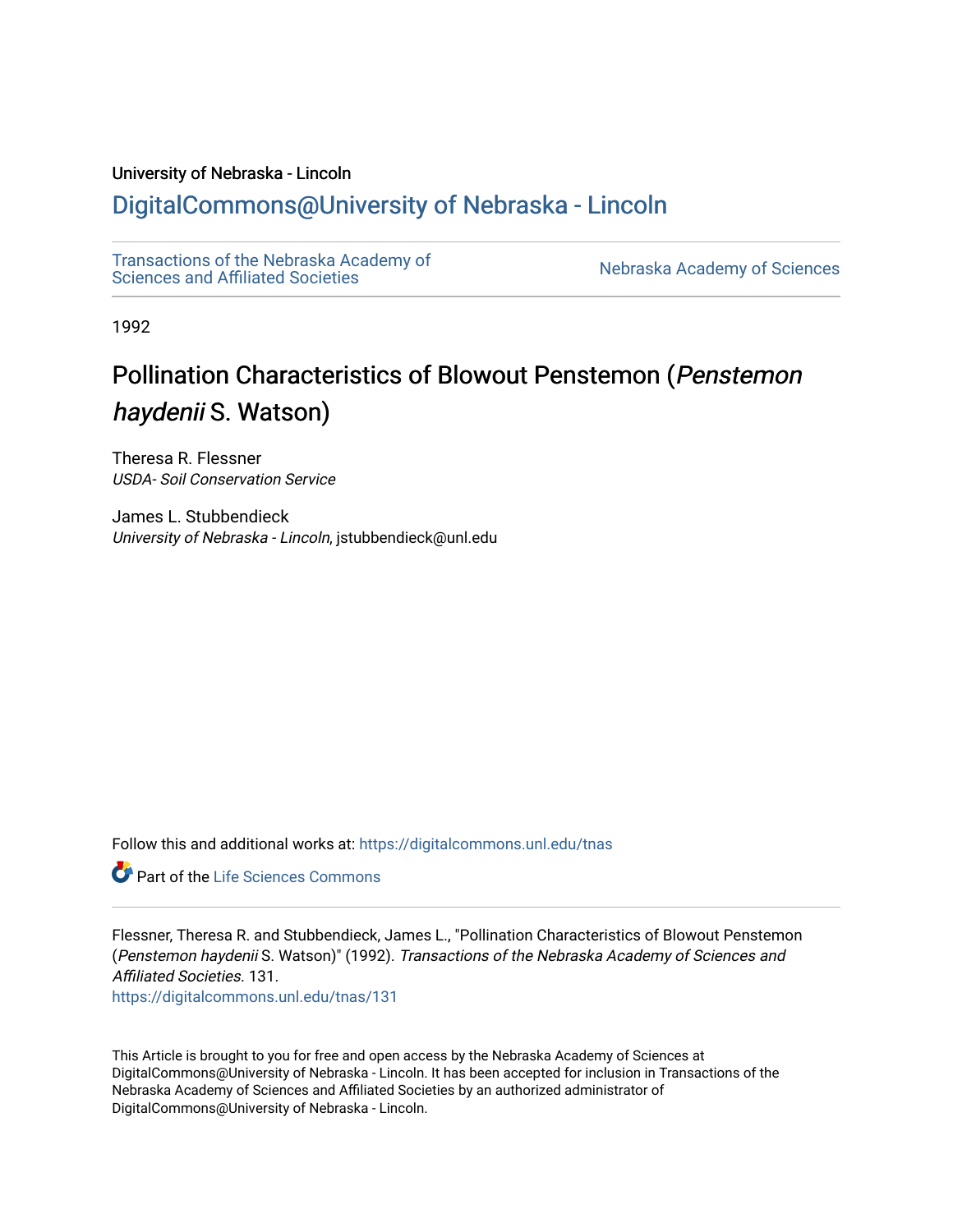#### POLLINATION CHARACTERISTICS OF

#### BLOWOUT PENSTEMON *(PENSTEMON HAYDENII* S. WATSON)\*

Theresa R. Flessner

USDA-Soil Conservation Service Plant Materials Center, 3415 N.W. Granger Avenue Corvallis, Oregon 97330

#### James Stubbendieck

Department of Agronomy University of Nebraska-Lincoln Lincoln, Nebraska 68583-0915

\*Joumal Series No. 9711, Agricultural Research Division, University of Nebraska-Lincoln

## *ABSTRACT*

The pollination characteristics of blowout penstemon *(Penstemon haydenii* S. Wats.), the only officially endangered plant species in Nebraska, were investigated. Cross-pollination was determined to be the major method of pollination, but self-pollination also occurs. Insects increased cross-pollination. The natural habitat of blowout penstemon has greatly decreased during this century, resulting in only a few isolated populations. The opportunity for cross-pollination with other populations no longer exists. Without crosspollination, lowered genetic diversity of the species may result in less vigorous plants and declining populations. Introduction of new genetic material into declining populations may help to assure the continued existence of the species.

t t t

Blowout penstemon *(Penstemon haydenii* S. Wats.) is a rare, multistemmed, perennial forb that occurs naturally only in a few Sandhills blowouts, sites of active wind erosion (Stubbendieck et aI., 1989). It is endemic to the Nebraska Sandhills and is the only plant species in Nebraska classified as endangered and protected under the federal Endangered Species Act (Fish and Wildlife Service, 1987; Jobman, 1989).

Blowout penstemon was once a common plant in blowouts (Pool, 1914). Populations rapidly declined until it was thought to be extinct by mid-century. Since its rediscovery in 1968 (Sutherland, 1988), extensive searching led to locating about 6,000 plants in only a few isolated blowouts (Fritz et aI., 1991). Isolated populations may have a higher vulnerability to extinction because of low genetic variability restricting adaptation to changing environments ( Hardy et aI., 1989; Soule, 1983). Hardy et al. (1989) stated that decreased vigor, viability, and fecundity associated with inbreeding can be the result of genetic deterioration often occurring in small out-crossing populations. The objective of this study was to determine the pollination characteristics of blowout penstemon.

#### MATERIALS AND METHODS

The study was conducted in a natural population of blowout penstemon in Cherry County in 1987 and 1988. Four blowout penstemon plants, each having at least six inflorescences, were selected for this study in 1987, and another four plants were selected in 1988. Each plant was considered to be a block. Treatments designed to determine the breeding system of blowout penstemon were randomly applied to inflorescences of each plant.

Before applying a treatment, all immature flower buds, opened flowers, and fruits of the inflorescence were removed with forceps. To standardize the inflorescence, the number of mature (but unopened) flower buds was reduced to 10 per inflorescence. Treatments were two levels of emasculation (not emasculated and emasculated), two levels of bagging (unbagged and bagged), and hand-self- and cross-pollination by hand. Emasculation involved removal of the anthers within the bud with a forceps. Bagging was accomplished by enclosing the inflorescence within a tightly woven cot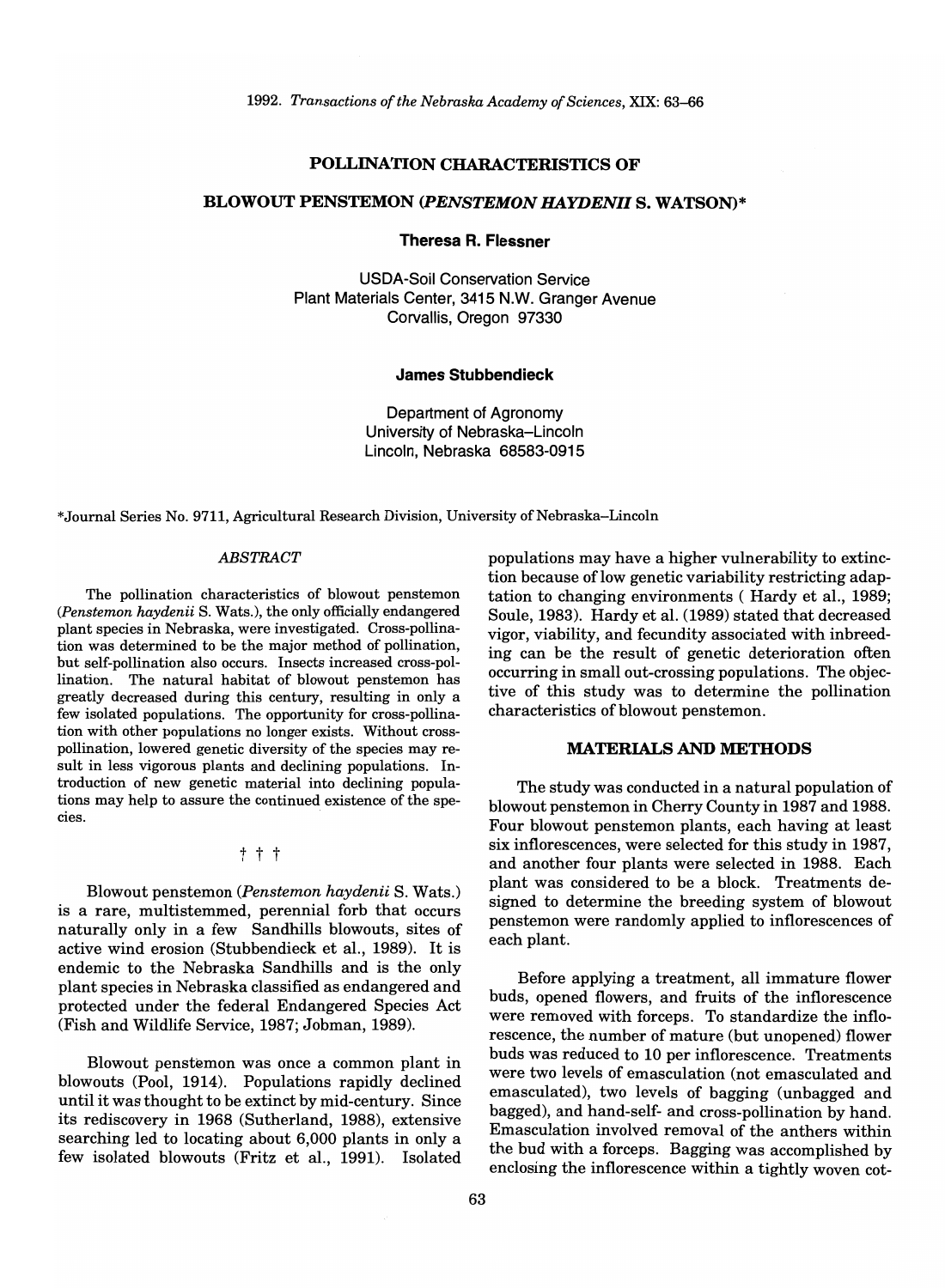ton bag and securely tying the open end around the base of the inflorescence with a small wire. The mesh was sufficiently fine to exclude all potential insect visitors and pollen.

Hand-pollination included emasculation, the application of pollen with a fine camel's hair brush to the stigma, and enclosing the treated flower stalk with a cloth bag (Hartmann and Kester, 1975). To self-pollinate flowers, pollen collected from flowers of the same plant just prior to hand-pollination was used. To crosspollinate flowers, pollen collected from a blowout penstemon plant growing in a display garden on the University of Nebraska-Lincoln campus 10 days prior to hand-pollination was used. The display plant was propagated from seed collected in Cherry County. Pollen collection involved removing the anthers from unopened buds, placing them on a sheet of paper, and allowing them to open in a germinator at 30°C. Upon dehiscence, pollen and anthers were removed and stored in a glass vial over  $CaCl<sub>2</sub>$  at 0°C. Pollen was transported to Cherry County.

Thus, each of the 6 treatments was replicated 4 times in a randomized complete block design. The experimental unit consisted of a standardized inflorescence. In mid-August, 1987, and mid-August, 1988, all treated inflorescences were harvested, placed in separate paper bags, and dried at 25-35°C. After drying, the number of developed fruits, number of seeds, and seed weight were recorded per treated inflorescence. Statistical analysis was performed on data using SAS, PROC GLM for balanced designs (SAS Institute Inc., 1985). Univariate analysis of variance (ANOVA) with preplanned contrasts was used to determine the effect of bagging, emasculation, and hand-pollination on number of fruits, number of seeds, and seed weight (Steel and Torrie, 1980). Mean separation was based upon the 0.05 level of probability. Each year was analyzed separately.

# RESULTS AND DISCUSSION

In both 1987 and 1988, inflorescences with emasculated flowers produced nearly the same mean number of fruits, seeds, and seed weight as inflorescences with intact flowers, indicating that cross-pollination was the major method of pollination, but self-pollination also occurred (Table I). Unbagged inflorescences with emasculated flowers produced significantly more seed than unbagged inflorescences with intact flowers in 1988, indicating that cross-pollination was more effective that year (Table I).

In both trials, the bagged inflorescences produced fewer fruits and seeds and lower seed weight on the

Table I. Mean number of fruits and seeds, and mean seed weight (g) produced per treated blowout penstemon inflorescence in 1987 and 1988. Treatment contrasts describe the effects of various treatments on fruit and seed production.

|                                  | 1987        |                         |            | 1988                |              |            |
|----------------------------------|-------------|-------------------------|------------|---------------------|--------------|------------|
| <b>Treatment</b>                 | # fruits    | # seeds                 | seed $(g)$ | # fruits            | # seeds      | seed $(g)$ |
| 1. Unbagged intact               | 7           | 96                      | 0.15       | $\overline{\bf{4}}$ | 12           | 0.30       |
| 2. Unbagged emasculated          | 8           | 103                     | 0.19       | 6                   | 53           | 0.42       |
| 3. Bagged intact                 | 3           | $\bf{0}$                | 0.00       | $\mathbf{0}$        | $\bf{0}$     | 0.00       |
| 4. Bagged emasculated            | $\mathbf 0$ | $\Omega$                | 0.00       | $\theta$            | $\mathbf{0}$ | 0.00       |
| 5. Hand-pollinated, self         | ${<}1$      | $<$ 1                   | < 0.01     | $\leq$ 1            | ${<}1$       | 0.02       |
| 6. Hand-pollinated, crossed      | $\bf{2}$    | $\overline{\mathbf{4}}$ | 0.01       | $6\phantom{1}6$     | 49           | 0.29       |
| Treatment Contrasts <sup>1</sup> | Pr>F        |                         |            |                     |              |            |
| Unbagged vs bagged               | 0.01        | < 0.01                  | < 0.01     | < 0.01              | 0.02         | < 0.01     |
| Intact vs. emasculated           | 0.92        | 0.54                    | 0.80       | 0.58                | 0.93         | 0.99       |
| Natural crossing vs. hand        | 0.03        | 0.01                    | 0.02       | 0.70                | 0.66         | 0.51       |
| Natural selfing vs. hand         | 0.24        | 0.99                    | 0.97       | 0.87                | 0.99         | 0.87       |
| Self- vs. cross (hand)           | 0.97        | 0.61                    | 0.49       | < 0.01              | 0.03         | 0.07       |
|                                  |             |                         |            |                     |              |            |

<sup>1</sup>Treatment contrasts were 1, 2 vs 3, 4; 1, 3 vs 2, 4; 2 vs 6; 3 vs 5; and 5 vs 6.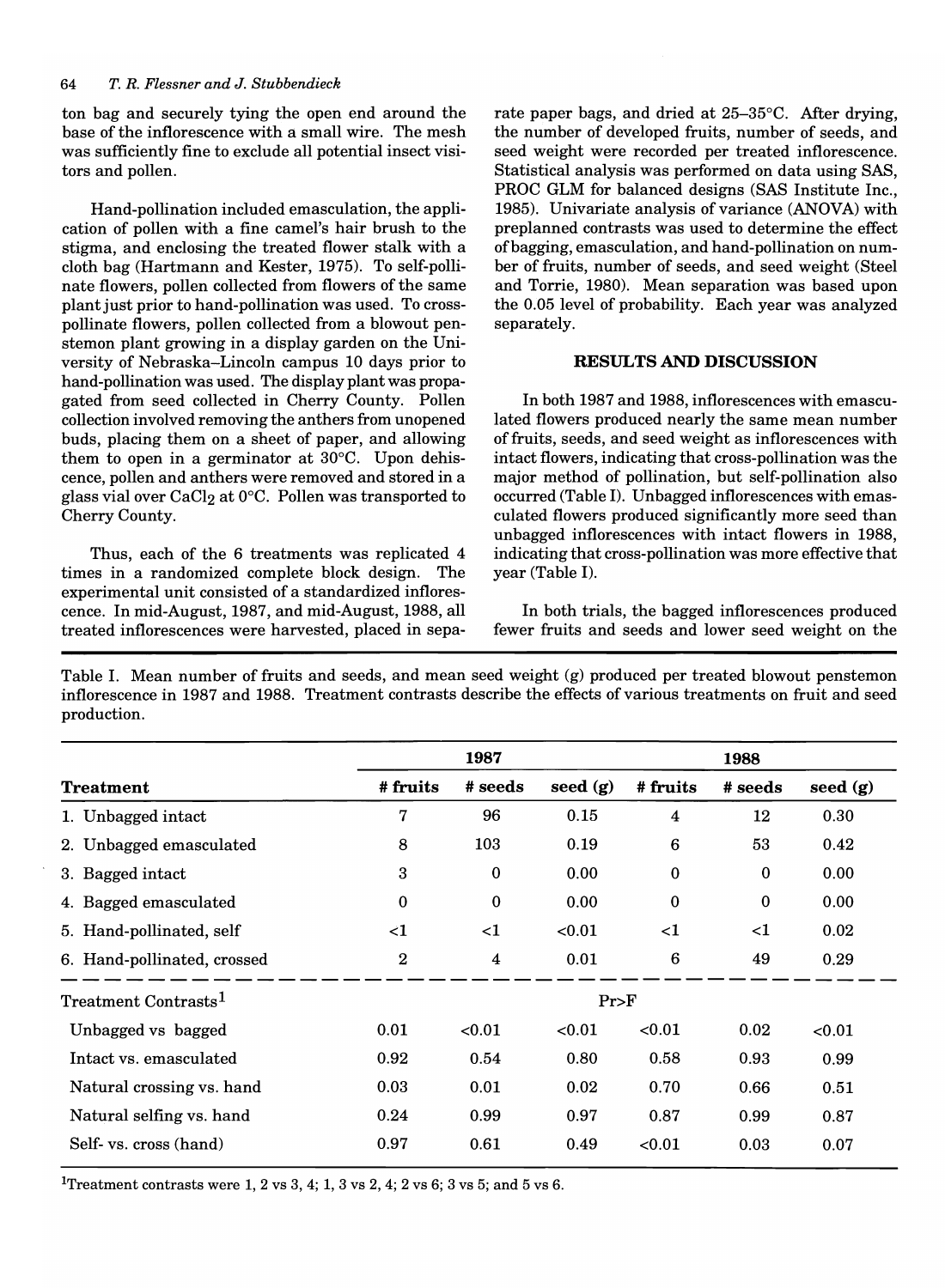average than unbagged inflorescences, indicating the importance of insects for cross-pollination (Table I). Lower fruit and seed production in 1988 than 1987 is probably a reflection of lower precipitation recorded during the growing season of 1988.

In 1987, the hand-pollinated, bagged inflorescences set fewer seeds than naturally-pollinated inflorescences, indicating inadequate pollination techniques (Table I). In 1988, artificially cross-pollinated inflorescences produced as many fruits, seeds, and seed weights on the average as unbagged inflorescences with emasculated flowers (Table I). The fruit and seed production in artificially self-pollinated inflorescences were limited but not different from naturally self-pollinated inflorescences which did not produce fruit or seed in either year. Pollination techniques presumably improved with practice, and ambient conditions may have influenced success. Fruit and seed production were also greater in artificially cross-pollinated inflorescences than in artificially self-pollinated inflorescences, again indicating that blowout penstemon is largely an outcrosser (Table I).

Many penstemon species exhibit both self- and crosspollination. For example, Ramstetter and Peterson (1984) reported *thatPenstemon lemhiensis* (Keck) Keck & Cronq. was largely an outcrosser, but that many of the plants are self-pollinated as well. Baurer (1983) reported that cross-pollination was important, but not essential, for fruit production of little-flower penstemon *(Penstemon procerus* Dougl.).

*Penstemon* spp. pollinators include hummingbirds, coleopterans, carpenter bees, honeybees, bumblebees, solitary bees, masarid wasps, bee flies, syrphid flies, moths, hymenopterans, dipterans, and lepidopterans (Schmid, 1976). A wasp *Pseudomasaris vespoides*  (Cresson), which provisions its nest exclusively with pollen and nectar, utilizes various *Penstemon* spp. a majority of the time (Tepedino, 1979; Ramstetter and Peterson, 1984). This wasp and many *Penstemon* spp. appear to have coevolved many adaptive features to ensure successful cross-pollination (Straw, 1956; Torchio, 1974).

Several pollen collectors and other insects have been reported to visit blowout penstemon flowers (Flessner, 1988; Lawson et aI., 1989). Many different insects were seen removing pollen and nectar from the flowers of blowout penstemon during this study. Thus, it is hypothesized that blowout penstemon pollination is not restricted by inadequate numbers and species of pollinators. Additional research determining the phenology and insect pollinators of blowout penstemon is needed to describe further the pollination characteristics of this species.

Since the natural habitat (the blowout) of blowout penstemon has greatly decreased with improved range management practices and wildfire control, the populations of blowout penstemon have become more isolated (Stubbendieck et al., 1989). Thus, the potential for cross-pollination with other populations has also decreased. Perhaps, a reduction in dispersal and crosspollination has lowered the genetic diversity of this species, resulting in less vigorous plants followed by declining populations. Introduction of new genetic material into declining populations should be considered as a way to improve vigor of resultant seedlings. Further research on the vigor and reproductive capability of seedlings produced from crosses might aid in the development of vigorous blowout penstemon seedlings for transplant and, ultimately, its recovery.

## **ACKNOWLEDGMENTS**

Research reported here is a part of a project on the status, propagation, and ecology of blowout penstemon funded by the Nebraska Game and Parks Commission.

#### **LITERATURE CITED**

- Baurer, P. J. 1983. Bumble bee pollination relationships on the Beartooth Plateau tundra of southern Montana, USA. *American Journal of Botany 70:*  134-144.
- Fish and Wildlife Service. 1987. Final rule to determine *Penstemon haydenii* (blowout penstemon) to be an endangered species. *Federal Register 52:*  32926-32929.
- Flessner, T. R. 1988. Propogation, establishment, and ecological characteristics of *Penstemon haydenii* S. Wats. Master of Science Thesis. University of Nebraska-Lincoln.
- Fritz, M., J. Stubbendieck, and W. Jobman. 1991. *Blowoutpenstemon recovery plan* (draft). U.S. Fish and Wildlife Service, Denver.
- Hardy, J. P., R. R. Weedon, and W. R. Bowlin. 1989. Blowout penstemon: Description and present situation. *In:* T. B. Bragg and J. Stubbendieck (eds.), *Proceedings of the Eleventh North American Prairie Conference* . University of Nebraska-Lincoln: 227- 231.
- Hartmann, H. T., and D. E. Kester. 1975. *Plant propagation: principles and practices.* Englewood Cliffs, New Jersey, Prentice Hall, Inc: 662 pp.
- Jobman, W. G. 1989. Determining federally listed endangered and threatened species, emphasizing blowout penstemon. *In:* T. B. Bragg and J. Stubbendieck (eds.), *Proceedings of the Eleventh North American Prairie Conference.* University of Nebraska-Lincoln: 241-245.